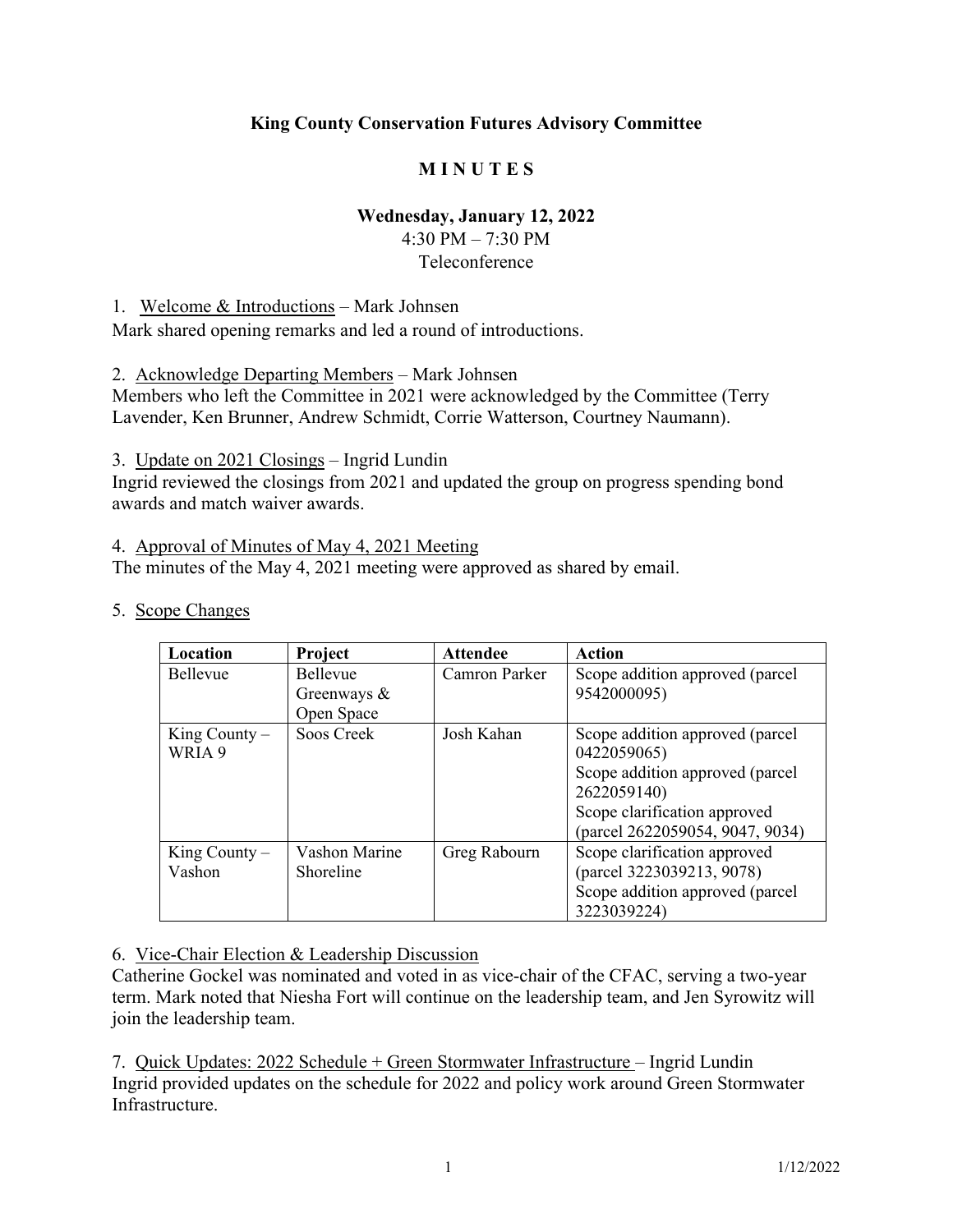8. CFT Lift Update – Heather Ahndan

Heather Ahndan, Land Conservation Initiative Lead for King County DNRP, provided an update on the Conservation Futures lift effort at the state legislature [\(https://conservationfutureswa.org/\)](https://conservationfutureswa.org/).

## 9. Mitigation Reserves Update – Megan Webb

Megan Webb, Mitigation Reserves Program Lead for King County DNRP, provided an overview of the King County [Mitigation Reserves program](https://kingcounty.gov/services/environment/water-and-land/wetlands/mitigation-credit-program.aspx) and recent restoration actions on CFT-funded properties.

Meeting adjourned at 7:05 pm.